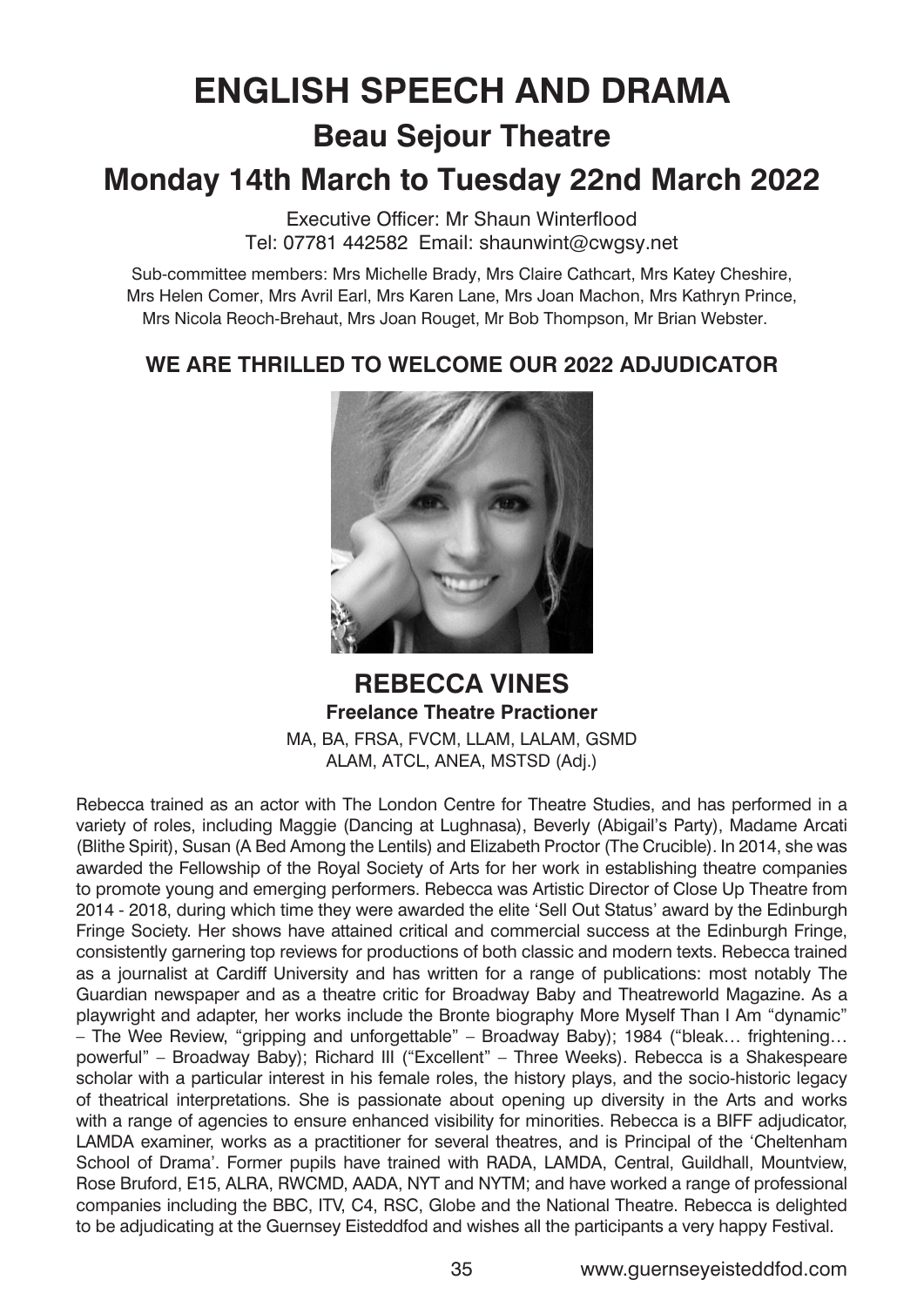### **SECTION REGULATIONS**

Copies of the set poems can be obtained online on the Guernsey Eisteddfod Website www.guernseyeisteddfod.com

**ENTRY FORMS** must contain competitor's name, address and telephone number plus age, school year and date of birth if under 18. Please print details clearly. Title and Author of 'Own Choice' selection must appear on the entry form together with a copy of the actual selection with class number attached. No entry will be accepted without this information.

#### **Once entered, no entry can be changed or moved into a different class.**

'Own Choice' pieces must not have been performed by the competitor in any of the previous three festivals, nor had a public performance at Beau Sejour by the competitor within the last two years.

In classes where a time limit is given competitors will be deducted **1 MARK PER 30 SECONDS** they over-run. The time allowed will **not** be taken until after any introduction has been given. Introductions must be brief and not last any longer than **1 minute**.

Poetry should be recited with limited gestures or movement (except Adult Humorous Poetry Class).

For Group Pieces & Scenes, each Group competing will be able to check sound levels only, prior to their class commencing.

#### **PLEASE NOTE**

- 1 **ENTRY FORMS must** be handed in at the Grammar School, Les Varendes, St Andrew's on **SATURDAY, 6th NOVMBER 2021** between **10.00 am and 1.30 pm**. Late entries, which must be received by no later than **Saturday, 27th November, 2021**, will be charged an additional £1 and can be sent by post to the Executive Officer. **NO ENTRIES WILL BE TAKEN AFTER THIS DATE!!!**
- 2 A copy of all '**OWN CHOICE'** selections and '**SYNOPSIS'** for Group Work must accompany the entry form on the date given above. The number of children participating in each entry for Choral Speaking, Group Work or Scene from a Play, must be noted on the entry form **together with a list of children's names taking part in each performance.**
- 3 **Poems selected as 'Set Pieces' in this syllabus must not be used for 'Own Choice' classes.**
- 4 **Please check Syllabus carefully before submitting entries for time limits.**
- 5 Furniture is not provided. Please do not use items belonging to other competitors without obtaining their permission first.
- 6 Please let one of the Speech and Drama Committee know as soon as possible if you are **not** going to compete.
- 7 Musical Work: Singing **must** be arranged to piano or instrumental backing track (with no vocals).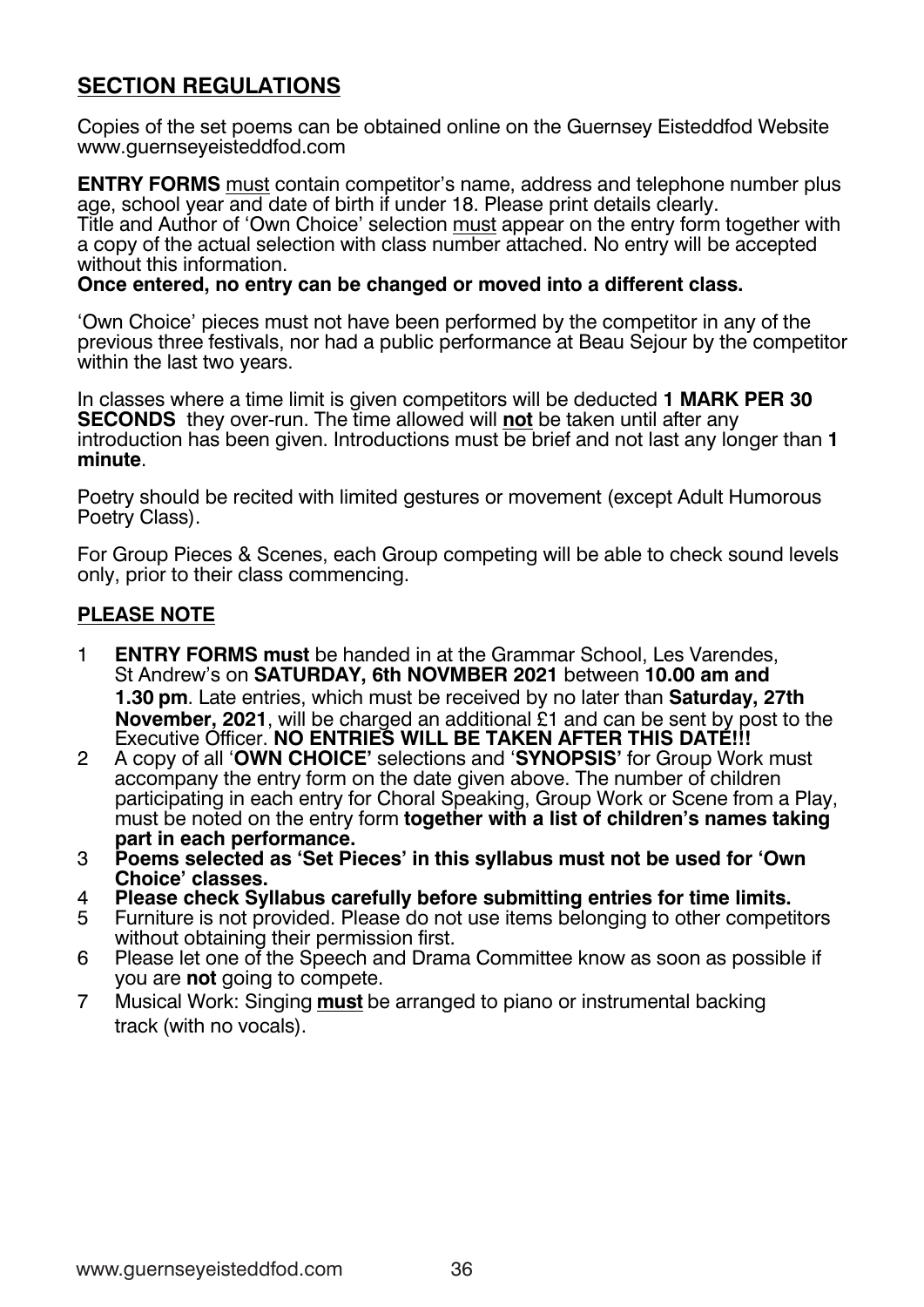| <b>ENTRY FEES</b>         |       |                              |        |  |  |  |
|---------------------------|-------|------------------------------|--------|--|--|--|
| <b>JUNIORS (Under 18)</b> |       | <b>SENIORS (18 and over)</b> |        |  |  |  |
| Poems/Solo Items          | £5.00 | Solo Items                   | £6.00  |  |  |  |
| Duologues/Trios           | £7.00 | <b>Duologues</b>             | £9.00  |  |  |  |
| <b>Choral Speaking</b>    | £8.00 | <b>Trios</b>                 | £10.00 |  |  |  |
| <b>Group Work</b>         | £8.00 | <b>Choral Speaking</b>       | £10.00 |  |  |  |
| <b>Special Schools</b>    | £3.00 | <b>Group Work</b>            | £10.00 |  |  |  |
| <b>ONGUIGI OUI IUUIS</b>  | LU.UU | <b>VIUUP YVUIN</b>           | LIU.UU |  |  |  |

Fees for Poems and Prose Readings include the charge made by the A.L.C.S. The Guernsey Eisteddfod is pleased to announce that it has entered into an agreement with the Authors' Licensing and Collecting Society. This means that entrants do not have to seek copyright permission for any poetry, prose or solo dramatic items performed, to a time limit of 10 minutes. The delighted to know that the delighted to know the delighted to know the delighted to know the delighted to know the delighted to know the delighted to know the delighted to know Fees for Poems and Prose Readings include the charge made by the A.L.C.S.

Performers and teachers will be delighted to know that their participation in this festival means that authors will be directly reimbursed as a consequence of their works being performed at this festival. Duologues and group dramatic activity are **NOT** covered by this agreement, and copyright for these items should be sought by performers at the time of entry. Please note that no item should be used which is currently in professional production. Dramatic items must be announced with title and author at the time of performance to qualify for copyright indemnity, and the performer must not change the words or gender of the character.

#### **PLATFORM PRESENTATION Advice issued by the British Federation of Festivals**

#### **Advice issued by the British Federation of Festivals** Ivice issued by the British Federation of Festivals

A Festival is an occasion when you want to do your best in every way. Platform deportment is a very important part of your performance. Competitors can greatly add to the enjoyment of competitive sessions by a pleasing and relaxed appearance. A<br>performer who is at ease on the platform puts the audience at ease. performer who is at ease on the platform puts the audience at ease.<br>Attention to the above helps a great deal to ensure an enjoyable competition and to help bring it to a higher standard of public performance. Best with a single success.

Best wishes and every success.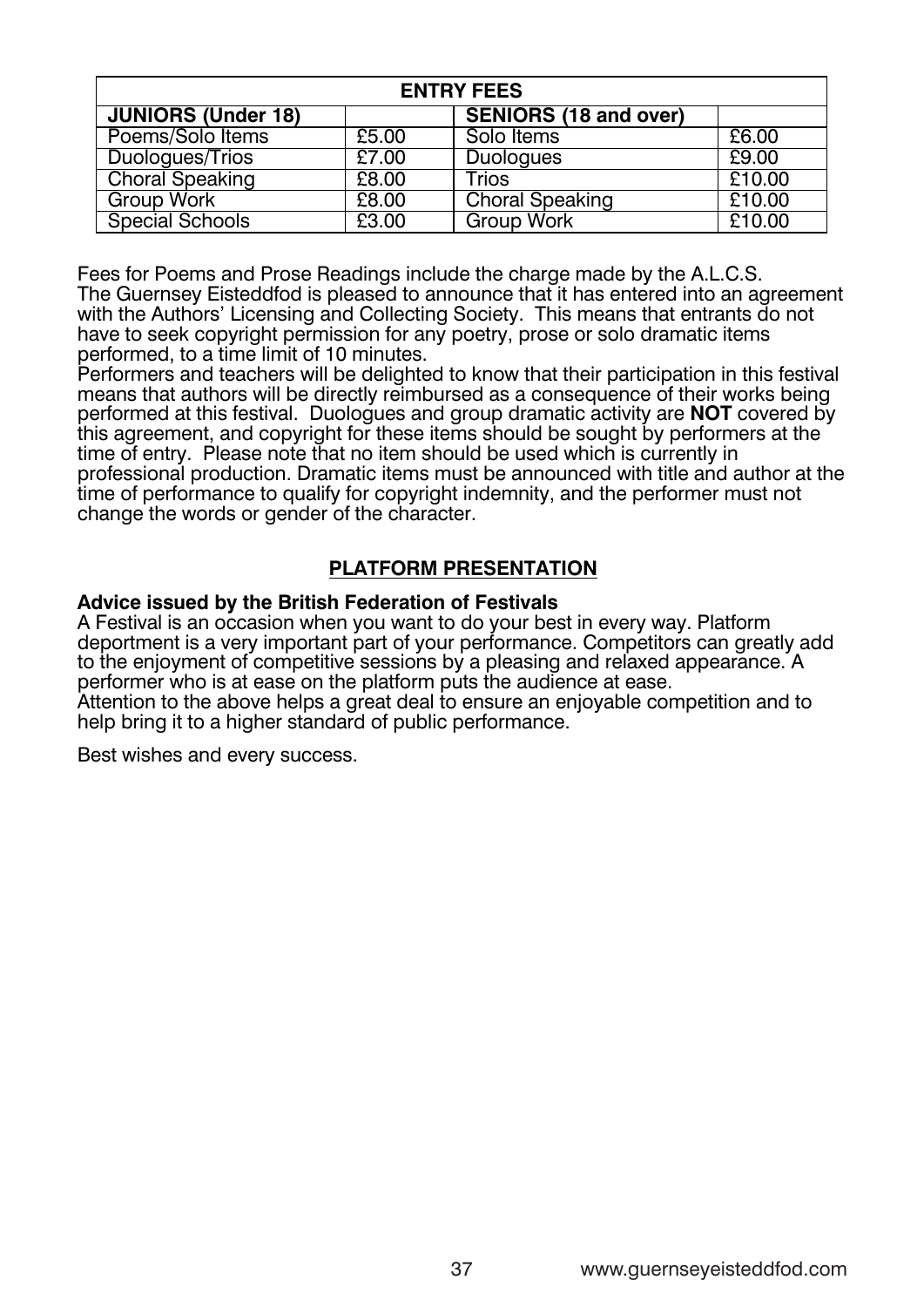### **MARKING SYSTEM MARKING SYSTEM MARKING SYSTEM MARKING SYSTEM**

| <b>Hallia</b> ir        | 755-5777 maaldist AA väe pidenimaana ee ühhitidatei on itisist soom muunimaatia otio n            |
|-------------------------|---------------------------------------------------------------------------------------------------|
| <b>HP Bonainsinging</b> | 783-8808 Charandest AA väeren teolooma aan aastast ostmoningip opterkehing oppeen te to to f      |
|                         | tectcloringingerenalytor/occommonmoinatatabion.                                                   |
| CGBHilicanta Maddittit  | 83 8 1833 Charaktes AA de apa ab de tro en électronarana e este le bonominaires camera e          |
|                         | aataististaapappassalationanakko/toedeloiniaataabalitikivtv.                                      |
| <b>Hilish Clubbes s</b> | 894-856 that less A-Accorovincia apprésent natural é édidaminative & &                            |
|                         | aatastististata/ly.                                                                               |
| <b>Distriction</b>      | 83787899993aaadasto AAn Aanaces titelde to to perfectionaan area te et electrica alta Agana ici d |
|                         | aatassistata/ly.                                                                                  |
| <b>Hömmomsers</b>       | 999 Charakteseanaldadveeve AAn Aeroesaperiodia alapepie ofronarna ee elo bitoth                   |
|                         | t eedel on mixaaldyby B& a Batalois bilabida kl v.                                                |

#### **MARKING BREAKDOWN MARKING BREAKDOWN MARKING BREAKDOWN MARKING BREAKDOWN**

| <b>CCASSS</b>       | $\frac{9}{0}$ | $\frac{9}{9}$         | $\frac{9}{0}$                            | $\frac{9}{9}$       | $\frac{9}{0}$  |
|---------------------|---------------|-----------------------|------------------------------------------|---------------------|----------------|
|                     |               | <b>PBettyCoarater</b> | <b>Musisiatal</b>                        | D <b>Deisised</b> d | <b>S6caass</b> |
|                     | PPorsee       | <b>S&amp;tddy</b>     | <b>CGaractete S&amp;tdylyGGoop MMdrk</b> |                     |                |
| <b>Voltaiee</b>     | 560           | 330                   | 560                                      |                     |                |
| Interepretation     | 560           | 330                   | 2020                                     |                     | 2020           |
| <b>C6aradeter</b>   |               | 400                   | 330                                      |                     |                |
| <b>DBlevierey v</b> |               |                       |                                          | 560                 | 560            |
| <b>Odgigiality</b>  |               |                       |                                          | 560                 |                |
| <b>Proddatition</b> |               |                       |                                          |                     | 300            |

#### <u>ALL CUPS, TROPHIES & AWARDS MUST BE RETURNED TO MARTYN</u> **GUILLE SILVERSMITHS, LES VAUXBELETS, ST ANDREWS BY 31ST DECEMBER, 2021 GUILLE SILVERSMITHS, LES VAUXBELETS, ST ANDREWS BY 31ST DECEMBER, 2021 GUILLE SILVERSMITHS, LES VAUXBELETS, ST ANDREWS BY 31ST DECEMBER, 2021 GUILLE SILVERSMITHS, LES VAUXBELETS, ST ANDREWS BY 31ST DECEMBER, 2021**

### **JUNIOR TROPHIES JUNIOR TROPHIES JUNIOR TROPHIES JUNIOR TROPHIES**

THE ROTARY CUP 12 and under 14 - Poem THE MRS P F DOREY'S CUP 14 and under 16 - Poem THE ENID ZABIELA CUP 16 and under 18 – Poem THE GEORGINA PEARCE REMEMBRANCE TROPHY THE GEORGINA PEARCE REMEMBRANCE TROPHY THE GEORGINA PEARCE REMEMBRANCE TROPHY THE GEORGINA PEARCE REMEMBRANCE TROPHY 7 and under 14 'Own Choice' Poem 7 and under 14 'Own Choice' Poem 7 and under 14 'Own Choice' Poem 7 and under 14 'Own Choice' Poem THE SHAUN WINTERFLOOD TROPHY 7 and under 9 - Character Study THE MITCHELL TROPHY 9 and under 11 - Character Study THE VI TOSTEVIN CUP 11 and under 13 - Character Study THE SHEILA GARNER TROPHY 13 and under 15 - Character Study THE ENID ZABIELA CUP 15 and under 18 - Character Study THE ANN ATKINSON TROPHY 13 and under 18 – Classical Character Study THE KAREN LANE AWARD 7 and under 11 - Monologue THE HICKS FAMILY SHIELD 11 and under 18 - Monologue THE CURTIS CUPS under 9 - Duologue<br>THE JUDITH LAINE TROPHY under 11 - Duologue THE JUDITH LAINE TROPHY UNDER THE STROPHY UNDER THE SUPPORTION UNDER THE SUPPORTION OF THE SUPPORTION OF THE SUPPORTION OF THE SUPPORTION OF THE SUPPORTION OF THE SUPPORTION OF THE SUPPORTION OF THE SUPPORTION OF THE SUPPO THE S.W.A.T.S. TROPHY under 13 - Duologue THE S.W.A.T.S. AWARD under 15 - Duologue THE WEBSTER TROPHY **under 18** – Duologue THE JOYCE COOK MEMORIAL TROPHY THE KINGSTON TROPHY 7 and under 18 – Prepared Original Verse Reading THE ANNE MARIE & JUSTICE AFENI CUP THE ANNE MARIE & JUSTICE AFENI CUP THE ANNE MARIE & JUSTICE AFENI CUP THE ANNE MARIE & JUSTICE AFENI CUP 7 and under 11 - Prepared Prose Reading 7 and under 11 - Prepared Prose Reading 7 and under 11 - Prepared Prose Reading 7 and under 11 - Prepared Prose ReadingTHE VI TOSTEVIN CUP 11 and under 13 - Character Study THE SHEILA GARNER TROPHY 13 and under 15 - Character Study THE CURTIS CUPS UNDER UNDER THE CURTIS CUPS THE JOYCE COOK MEMORIAL TROPHY 13 and under 18 – Classical Duologue THE JOYCE COOK MEMORIAL TROPHY 13 and under 18 – Classical Duologue THE JOYCE COOK MEMORIAL TROPHY 13 and under 18 – Classical Duologue HE VI TOSTEVIN CUP **11** and under 13 - Character Study HE SHEILA GARNER TROPHY 13 and under 15 - Character Study 11 and under 18 - Monologue under 15 - Duologue  $under 18 - Du$ ologue THE VI TOSTEVIN CUP 11 and under 13 - Character Study THE SHEILA GARNER TROPHY 13 and under 15 - Character Study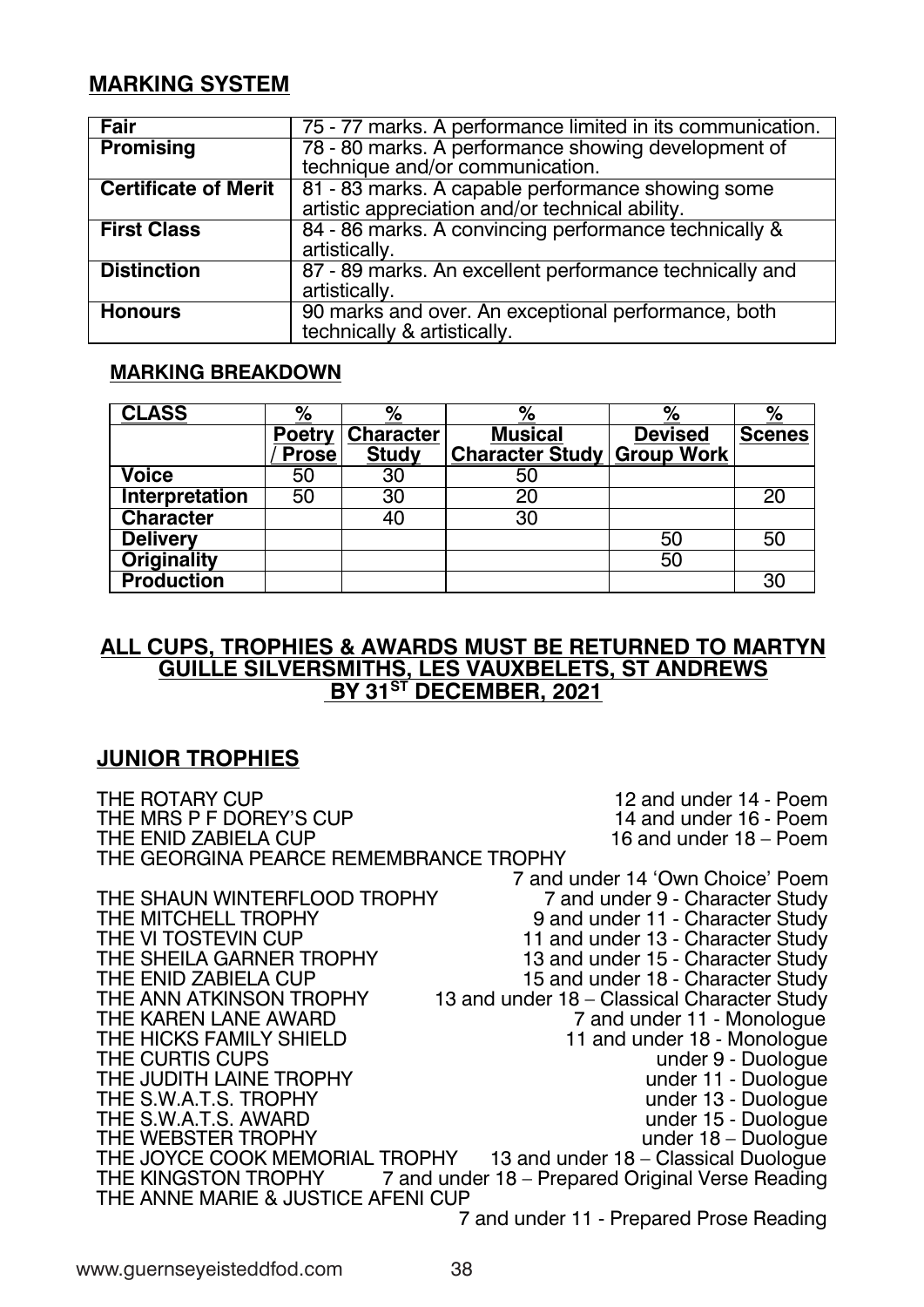THE MARTYN GUILLE CUP 11 & under 13 years - Prepared Prose Reading<br>THE SCHRODER TROPHY 11 and under 18 – Sight Reading THE MARTING SCHELL OF THE SCHRODER TROPHY<br>THE SCHRODER TROPHY 11 and under 15 - Prepared Prose Reading THE MARY MARSH MEMORIAL CUP 11 and under 15 - Prepared Prose Reading<br>THE FOSS TROPHY under 5 - Group Speaking THE FOSS TROPHY<br>THE VI TOSTEVIN CUP<br>THE VI TOSTEVIN CUP THE VI TOSTEVIN CUP<br>THE CURTIS CUP UNDER THE CURTIS CUP<br>THE CURTIS CUP under 9 - Group Speaking<br>under 11 - Group Speaking THE TEACHERS' ASSOCIATIONS' TROPHY<br>THE INVICTA TROPHY THE INVICTA TROPHY<br>THE ELIZABETH LANGLOIS CUP 11 and under 15 - Group Speaking THE ELIZABETH LANGLOIS CUP<br>
THE BETTY ROBILLIARD CUP
9 and under 11 - Musical Character Study THE BETTY ROBILLIARD CUP 9 and under 11 - Musical Character Study<br>THE G.A.T.E. TROPHY 11 and under 13 - Musical Character Study THE G.A.T.E. TROPHY 11 and under 13 - Musical Character Study<br>THE BETTY ROBILLIARD CUP 13 and under 15 - Musical Character Study THE BETTY ROBILLIARD CUP 13 and under 15 - Musical Character Study<br>THE GILLIAN JACKSON TROPHY 15 and under 18 - Musical Character Study 15 and under 18 - Musical Character Study<br>under 9 - Musical Duo THE MR & MRS W M KEYHO TROPHY under 9 - Musical Duo THE AVRIL EARL MUSICAL THEATRE CUP under 13 - Musical Duo THE AVRIL EARL MUSICAL THEATRE TROPHY<br>THE COLMER TROPHY under 9 - Musical Trio / Quartet<br>under 13 - Musical Trio / Quartet THE COPPOLO & COYDE TROPHY<br>THE HEALTHSPAN SHIELD under 18 - Musical Trio / Quartet THE ALVES & WEGERER TROPHY 15 & under 18 – Improvised Duologue<br>THE BANYARD TROPHY 15 & under 9 - Devised Group Work THE BANYARD TROPHY<br>THE GEORGE FOOTE TROPHY under 13 - Devised Musical Group Work THE GEORGE FOOTE TROPHY<br>THE TOYNTON FAMILY TROPHY under 13 - Devised Non-Musical Group Work THE TOYNTON FAMILY TROPHY under 13 - Devised Non-Musical Group Work<br>THE BOB THOMPSON TROPHY under 18 - Devised Musical Group Work THE BOB THOMPSON TROPHY<br>THE WEGERER FAMILY TROPHY under 18 - Devised Non-Musical Group Work THE WEGERER FAMILY TROPHY under 18 - Devised Non-Musical Group Work<br>THE PARIS-SMITH TROPHY under 11 - Scripted Musical Group Work under 11 - Scripted Musical Group Work THE ARMSTRONG COMMUNITY AWARD under 13 - Scripted Musical Group Work<br>THE OLIVER FAMILY SHIELD under 18 - Scripted Musical Group Work under 18 - Scripted Musical Group Work<br>under 13 - Scene from a Play THE GUERNSEY PRESS TROPHY<br>THE DAVID WILSON TROPHY under 18 - Scene from a Play

#### **SENIOR TROPHIES**

THE STAR TROPHY<br>THE STONELAKE TROPHY 21 and over - 'Own Choice' Poem THE STONELAKE TROPHY 21 and over - 'Own Choice' Poem<br>THE MINERVA TROPHY 18 and over - Poem & Prose THE MINERVA TROPHY 18 and over - Poem & Prose<br>THE JOYCE COOK TROPHY 18 and over - 'Own Choice' Poem 18 and over - 'Own Choice' Poem<br>18 and over - Humorous Poem THE LEN WINTERFLOOD CUP THE CLIVE GILLINGHAM MEMORIAL TROPHY 18 and over - 'Own Choice' Sonnet THE MACKAY CUP 18 and over - Character Study THE CECIL COOK MEMORIAL TROPHY 18 and over - Musical Character Study<br>THE MARY TOMS TROPHY 18 and over - Shakespearean Character Study 18 and over - Shakespearean Character Study<br>ROPHY Open Class - Humorous Duologue THE REUBEN DOREY MEMORIAL TROPHY Open Class - Humorous Duologue<br>THE FREDDIE NASH MEMORIAL TROPHY Open Class - Dramatic Duologue THE FREDDIE NASH MEMORIAL TROPHY THE KATHLEEN CANIVET BUSH TROPHY 18 and over - Prepared Prose Reading THE KATHLEEN CANIVET BUSH TROPHY 18 and over - Prepared Poetry Reading THE JOAN WILLARD TROPHY 18 and over - Original Verse<br>THE ARNOLD LE GALLEZ MEMORIAL TROPHY 18 and over - Bible Reading THE ARNOLD LE GALLEZ MEMORIAL TROPHY 18 and over - Bible Reading<br>THE JOHN ALLEN-FALLA MEMORIAL CUP 18 and over - Interpretation THE JOHN ALLEN-FALLA MEMORIAL CUP<br>THE FREDA WOLLEY CUP THE FREDA WOLLEY CUP<br>THE SARNIAN CUP 18 and over - Reminiscence<br>18 and over - Senior Recital THE SARNIAN CUP<br>
THE LAURENT TROPHY 18 and over - Improvised Duologue THE LAURENT TROPHY 18 and over – Improvised Duologue Open Class - Scene from a Plav THE MRS N LE CHEMINANT'S CUP <sup>Open</sup> Class - Musical Duo or Trio<br>THE G.A.D.O.C. TROPHY Open Class - Devised Musical Group Work THE G.A.D.O.C. TROPHY Open Class - Devised Musical Group Work<br>THE BELVAL TROPHY Open Class - Devised Non-Musical Group Work THE BELVAL TROPHY Chen Class - Devised Non-Musical Group Work<br>THE MUNRO TROPHY Chen Class - Scripted Musical Group Work Open Class - Scripted Musical Group Work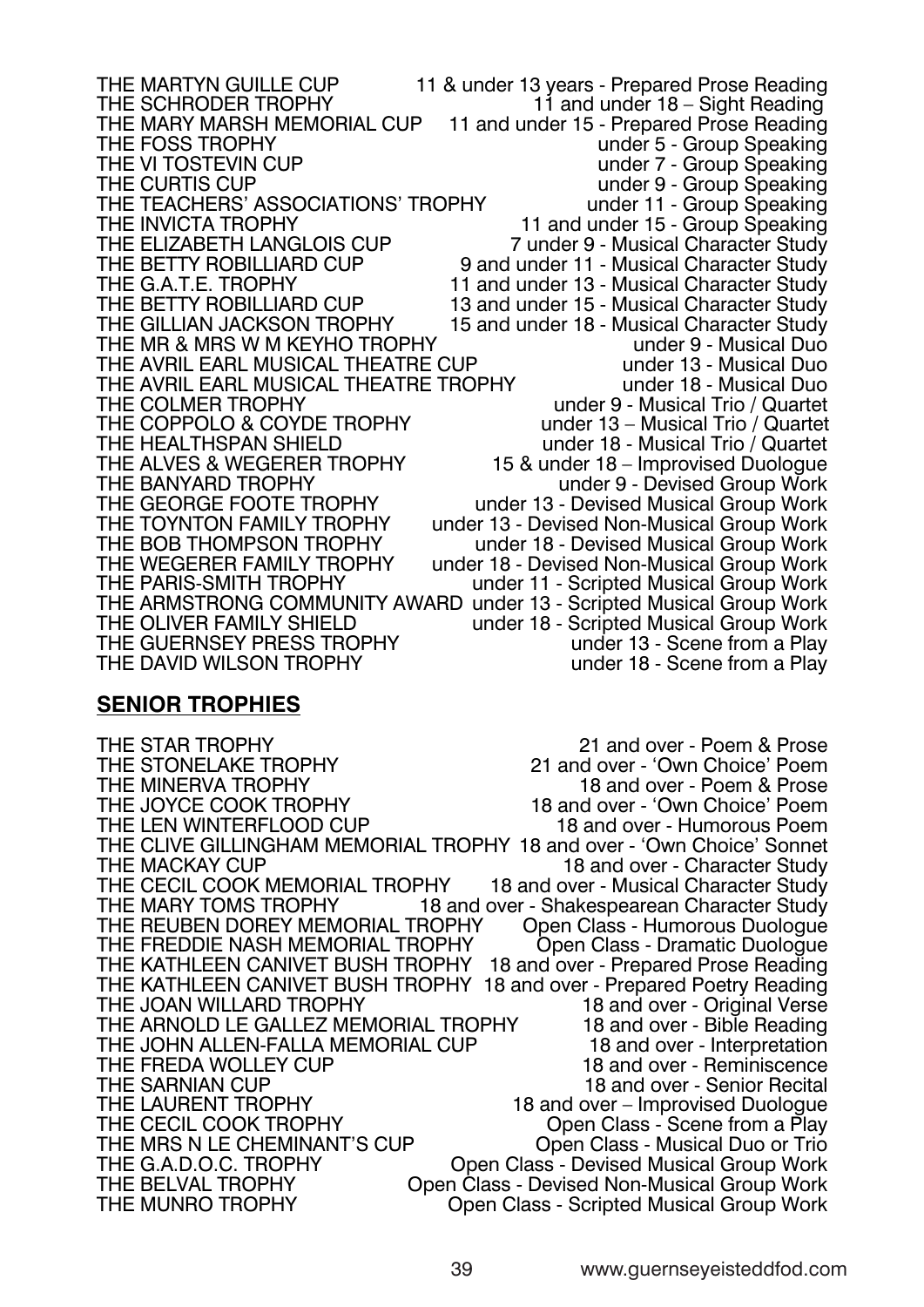### **SPECIAL AWARDS**

**THE MARTEL FAMILY TROPHY** Most outstanding set poetry performance under 12 **THE HAZEL ROWE AWARD**  Most memorable performance by a competitor(s) under 18 (not groups) **THE HAMMOND TROPHIES**  Most memorable Duologue performance by competitors under 18 **THE BOTZENHARDT FAMILY TROPHY**  Most memorable Musical Duo, Trio or Quartet under 18 **THE ADJUDICATOR'S AWARD**  Most promising competitor 7 and under 13 **THE WINTERFLOOD AWARD**  Most promising female competitor 13 and under 18 **THE ANEES FAMILY TROPHY**  Most promising male competitor 13 & under 18 **THE PRINCE TROPHY**  Most memorable performance by a competitor(s) over 18 (not Groups) **LE TROPHEE DU GROUPE PARLANT**  Most outstanding Group Speaking performance any age **THE JOAN ROUGET TROPHY**  Most memorable humorous performance any age **THE JUDY COBB TROPHY** Most memorable musical performance any age **THE CHESHIRE TROPHY** A magic moment any age **THE KENNY FAMILY TROPHY**  Most memorable Group Performance any age

### **RULES GOVERNING COMPETITIONS: See pages 8-9**

### **JUNIOR SECTION**

#### **INDIVIDUAL SET POEMS PLEASE CHOOSE (a), (b) or (c) WHERE APPLICABLE. COSTUMES & PROPS NOT PERMITTED. MINIMAL MOVEMENT ONLY ALLOWED.**

### **Class**

#### 100 **4 AND UNDER 5 YEARS - Reception Class**

- (a) "MY BABY BROTHER" by John Foster
- (b) "ALWAYS" by Finola Akister
- (c) "I HAVEN'T GOT A PET" by Andrea Shavick

#### 101 **5 AND UNDER 6 YEARS - School Year 1**

- (a) "HOW TO CURE THE HICCUPS" by Eric Ode
- (b) "MY BROTHER'S BUG" by Jack Prelutsky
- (c) "MAGIC WORD" by Martin Gardner

### 102 **6 AND UNDER 7 YEARS - School Year 2**

- (a) "WHAT'S THE POINT OF TONSILS" by Gareth Lancaster
- (b) "WHEN ALL THE WORLD'S ASLEEP" by Anita E Posey
- (c) "ONE DAY I'LL BE…" by James McDonald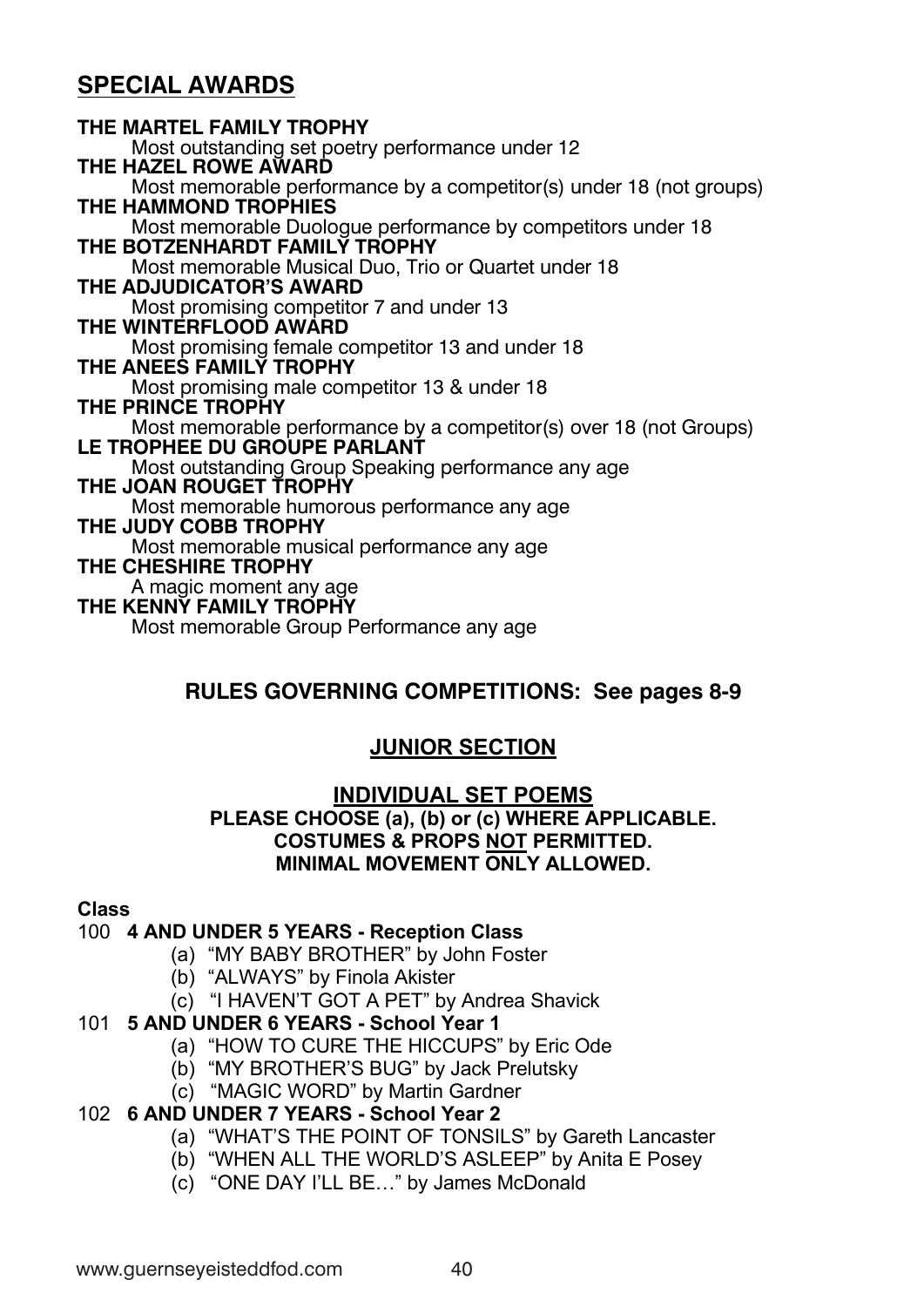#### 103 **7 AND UNDER 8 YEARS - School Year 3**

- (a) "MY DAD IS AMAZING" by Ian Souter
- (b) "WHO'S SEEN JIP?" by Wes Magee
- (c) "MY BEST FRIENDS MOTHER" by Grace Andreacchi

### 104 **8 AND UNDER 9 YEARS - School Year 4**

- (a) "LORETTA LOST A TOOTH AT LUNCH" by Eric Ode
- (b) "MRS MATHER" by Colin McNaughton
- (c) "HI HO, HI HO" by Clare Bevan

### 105 **9 AND UNDER 10 YEARS - School Year 5**

- (a) "CASTLES IN THE SAND" by Dorothy Baker
- (b) "I'M WRESTLING WITH AN OCTOPUS" by Jack Prelutsky
- (c) "ROVER" by Adrian Henri

### 106 **10 AND UNDER 11 YEARS - School Year 6**

- (a) "GRAN'S XI" by John Kitching
- (b) "LOUISA & THE FIELD MOUSE" by Amy Buxton
- (c) "SQUIRRELS & MOTORBIKES" by David Whitehead

### 107 **11 AND UNDER 12 YEARS - School Year 7**

- (a) "COUNT ME OUT" by Moira Andrew
- (b) "SNOWFLAKES" by Clive Sansom
- (c) "EVERY NIGHT MR MILLER DREAMS" by Bernard Young

### 108 **12 AND UNDER 14 YEARS - School Years 8 & 9**

- (a) "THE TUNNEL" by Brian Lee
- (b) "INSIDE SIR'S MATCHBOX" by John Foster
- (c) "ME & YOU" by Mandy Coe
- 109 **12 AND UNDER 14 YEARS - School Years 8 & 9**
	- "BIRD IN THE CLASSROOM" by Colin Thiele (The Rotary Cup)

### 110 **14 AND UNDER 16 YEARS - School Years 10 & 11**

"STEALING" by Carol Ann Duffy (The Mrs P F Dorey's Cup)

#### 111 **16 AND UNDER 18 YEARS - School Years 12 & 13**

"THE APPLE RAID" by Vernon Scannell (The Enid Zabiela Cup)

### **INDIVIDUAL 'OWN CHOICE' POEMS**

**(no 'SET POEM' from the Syllabus can be used) COSTUMES & PROPS NOT PERMITTED. MINIMAL MOVEMENT ONLY ALLOWED.**

### **The Georgina Pearce Remembrance Trophy will be awarded to the Highest Mark over classes 112-116**

112 **7 AND UNDER 9 YEARS - School Years 3 & 4**

'Own Choice Poem' - Time Limit: 3 minutes

- 113 **9 AND UNDER 11 YEARS - School Years 5 & 6** 'Own Choice Poem" - Time Limit: 3 minutes
- 114 **11 AND UNDER 14 YEARS - School Years 7, 8 & 9** 'Own Choice Poem' - Time Limit: 3 minutes
- 115 **14 AND UNDER 16 YEARS - School Years 10 & 11** 'Own Choice' Poem - Time Limit: 4 minutes
- 116 **16 AND UNDER 18 YEARS - School Years 12 & 13** 'Own Choice' Poem - Time Limit: 4 minutes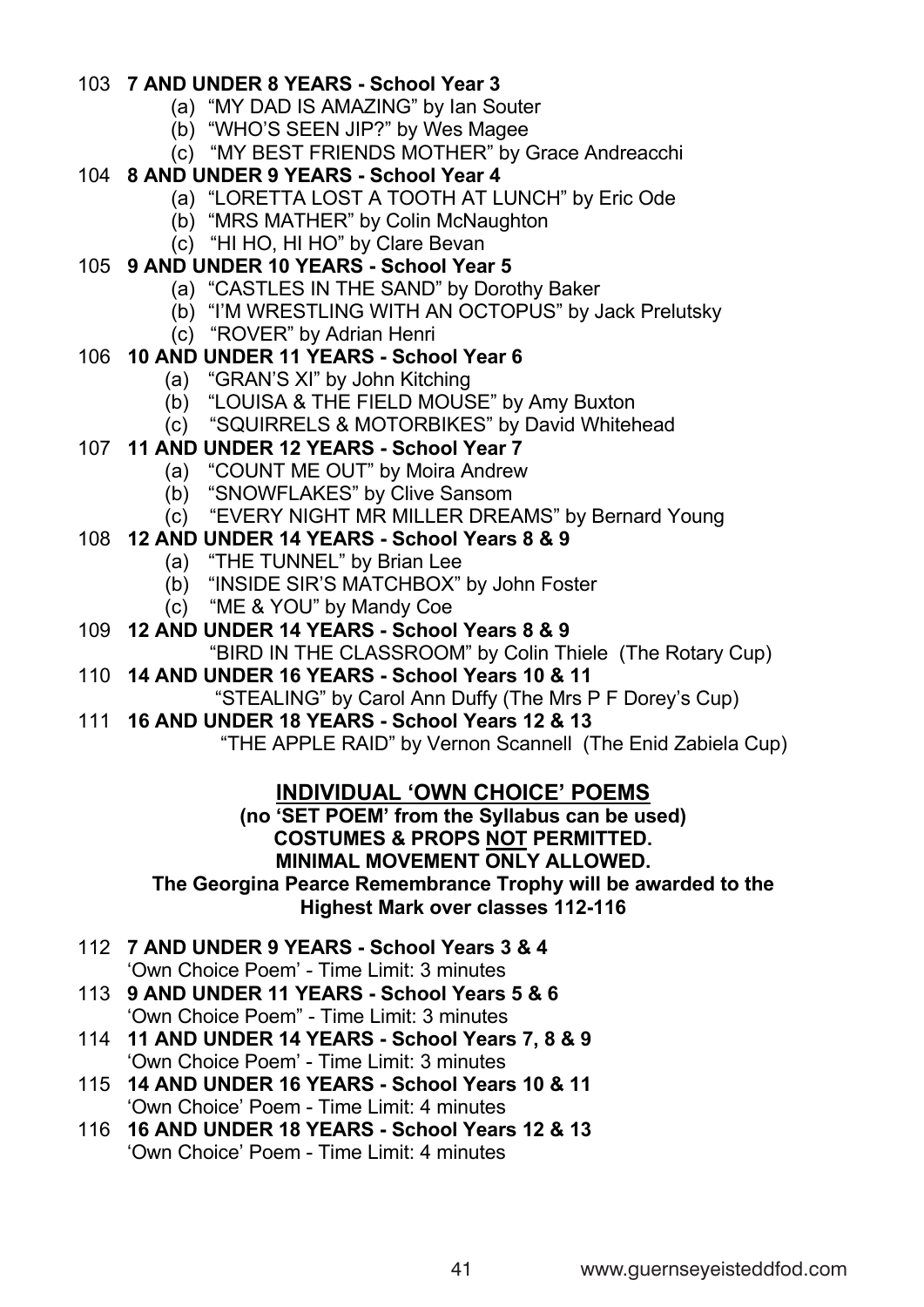### **POETRY DUOS**

**Costumes and properties permitted but not marked. A competitor may appear in only 1 entry over classes 117-120**

- 117 **BOYS & GIRLS UNDER 9 YEARS - School Years 4 & Below** 'Own Choice' Poem - Time Limit: 2½ minutes
- 118 **BOYS & GIRLS UNDER 11 YEARS - School Years 6 & Below** 'Own Choice' Poem - Time Limit: 3 minutes
- 119 **BOYS & GIRLS UNDER 15 YEARS - School Years 10 & Below** 'Own Choice' Poem - Time Limit: 3½ minutes
- 120 **BOYS & GIRLS UNDER 18 YEARS - School Years 13 & Below** 'Own Choice' Poem - Time Limit: 4 minutes

### **ORIGINAL VERSE**

**The Kingston Trophy will be awarded to the competitor with the Highest Mark over classes 121-124 50% of mark will be for the composition. 50% of marks for reading.**

- 121 **BOYS & GIRLS 7 UNDER 9 YEARS – School Years 4 & under** Reading of own poem - Time Limit: 2 minutes
- 122 **BOYS & /GIRLS 9 AND UNDER 11 YEARS - School Years 5 & 6** Reading of own poem. - Time Limit: 3 minutes
- 123 **BOYS & GIRLS 11 AND UNDER 15 YEARS - School Years 7, 8, 9 & 10** Reading of own poem. - Time Limit: 4 minutes
- 124 **BOYS & GIRLS 15 AND UNDER 18 YEARS - School Years 11, 12 & 13** Reading of own poem. - Time Limit: 4 minutes

### **PREPARED PROSE READINGS**

**(introduction should be no longer than 1 minute)**

- 125 **BOYS & GIRLS 7 AND UNDER 9 YEARS - School Years 3 & 4** 'Own Choice' - Time Limit: 3 minutes (The Anne Marie & Justice Afeni Cup) Highest mark awarded in classes 125 and 126.
- 126 **BOYS & GIRLS 9 AND UNDER 11 YEARS - School Years 5 & 6** Own Choice' - Time Limit: 3 minutes (The Anne Marie & Justice Afeni Cup) Highest mark awarded in classes 125 and 126.
- 127 **BOYS & GIRLS 11 AND UNDER 13 YEARS - School Years 7 & 8** 'Own Choice' - Time Limit: 3½ minutes - (The Martyn Guille Cup)
- 128 **BOYS & GIRLS 13 AND UNDER 15 YEARS - School Years 9 & 10** 'Own Choice' - Time Limit: 3½ minutes - (The Mary Marsh Memorial Cup)
- 129 **BOYS & GIRLS 15 AND UNDER 18 YEARS - School Years 11, 12 & 13** 'Own Choice' - Time Limit: 4 minutes

## **BIBLE READINGS**

- 130 **BOYS/GIRLS UNDER 11 YEARS - School Years 6 & Below** ST JOHN, CHAPTER 15, verses 9-17 (Authorised Version only).
- 131 **BOYS/GIRLS 11 & UNDER 18 YEARS - School Years 5 & 6** PROVERBS, CHAPTER 16, verses 1-13 (Authorised Version only).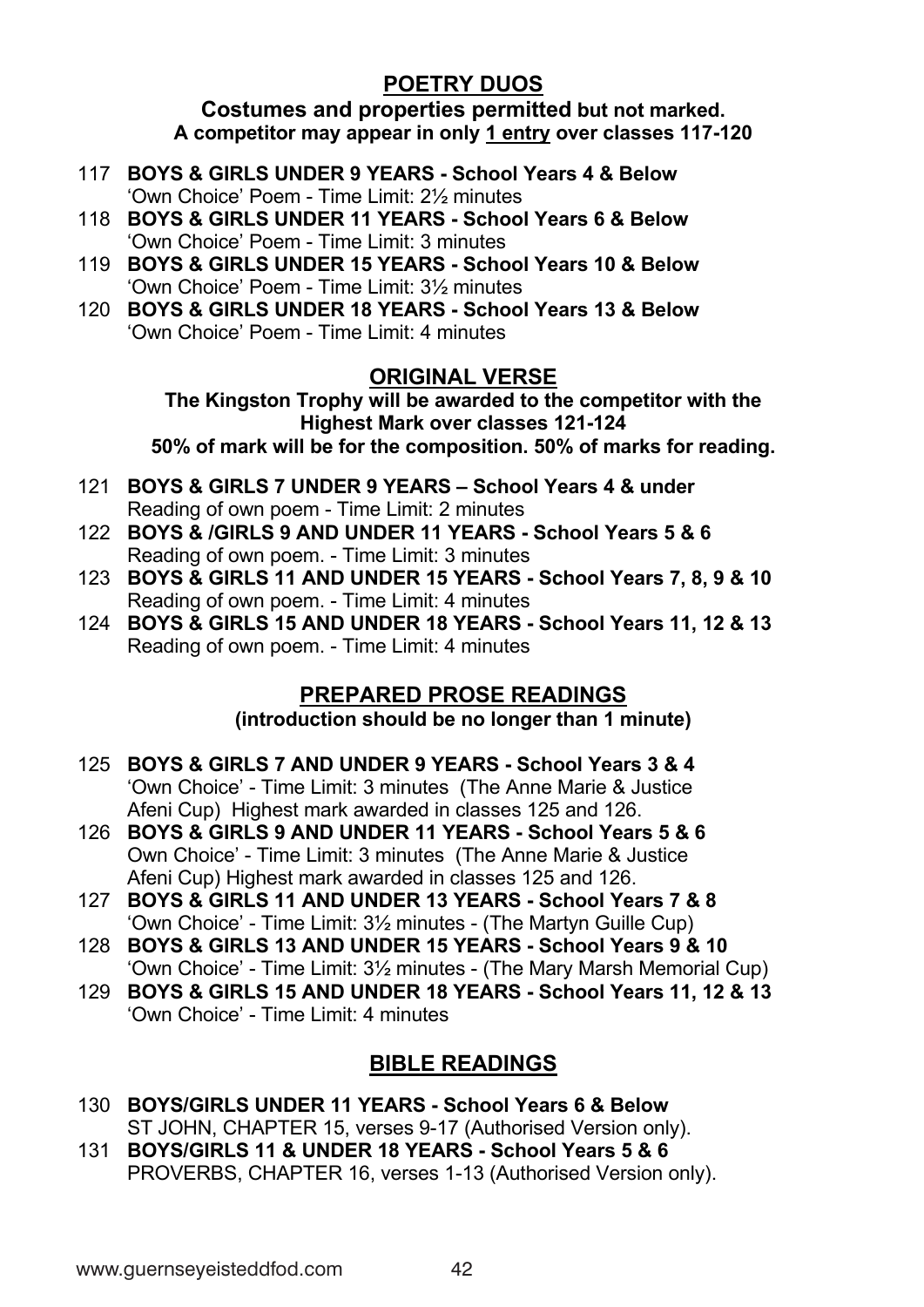### **SIGHT READING**

**Choice to be made by the Adjudicator on the date of performance. Competitors will be given 1 minute to look at the chosen piece before performing.**

- 132 **BOYS/GIRLS 11 AND UNDER 15 YEARS - School Years 7, 8, 9 &** 10 (The Schroder Trophy) Highest mark awarded in classes 132 & 133
- 133 **BOYS/GIRLS 15 AND UNDER 18 YEARS - School Years 11, 12 & 13** (The Schroder Trophy) Highest mark awarded in classes 132 & 133

### **CHARACTER STUDIES**

**Costumes and properties permitted but not marked. Own Choice pieces must be taken from either a published play or book**

- 134 **BOYS/GIRLS 7 AND UNDER 9 YEARS - School Years 3 & 4** 'Own Choice' - Time Limit: 3½ minutes (The Shaun Winterflood Trophy)
- 135 **BOYS/GIRLS 9 AND UNDER 11 YEARS - School Years 5 & 6** 'Own Choice' - Time Limit: 4 minutes (The Mitchell Trophy)
- 136 **BOYS/GIRLS 11 AND UNDER 13 YEARS - School Years 7 & 8** 'Own Choice' - Time Limit: 4 minutes (The Vi Tostevin Cup)
- 137 **BOYS/GIRLS 13 AND UNDER 15 YEARS - School Years 9 & 10**  'Own Choice' - Time Limit: 4½ minutes - (The Sheila Garner Trophy)
- 138 **BOYS/GIRLS 15 AND UNDER 18 YEARS - School Years 11, 12 &13** 'Own Choice' - Time Limit: 5 minutes (The Enid Zabiela Cup)

### **MONOLOGUES**

### **Costumes and properties permitted but not marked. Own Choice pieces must not be taken from a published play or book**

- 139 **BOYS/GIRLS 7 AND UNDER 9 YEARS - School Years 3 & 4** 'Own Choice' - Time Limit: 3 minutes (The Karen Lane Award) Highest mark awarded in classes 139 & 140)
- 140 **BOYS/GIRLS 9 AND UNDER 11 YEARS - School Years 5 & 6** 'Own Choice' - Time Limit: 4 minutes (The Karen Lane Award) Highest mark awarded in classes 139 & 140
- 141 **BOYS/GIRLS 11 AND UNDER 13 YEARS - School Years 7 & 8**  'Own Choice' - Time Limit: 4 minutes (The Hicks Family Shield) Highest mark awarded in classes 141, 142 & 143
- 142 **BOYS/GIRLS 13 AND UNDER 15 YEARS - School Years 9 & 10** 'Own Choice' - Time Limit: 4½ minutes (The Hicks Family Shield) Highest mark awarded in classes 141, 142 & 143
- 143 **BOYS/GIRLS 15 AND UNDER 18 YEARS - School Years 11, 12 & 13** 'Own Choice' - Time Limit: 5 minutes (The Hicks Family Shield) Highest mark awarded in classes 141, 142 & 143

### **CLASSICAL CHARACTER STUDIES - Pre 1800 Costumes and properties permitted but not marked.**

144 **BOYS/GIRLS 13 AND UNDER 15 YEARS - School Years 9 & 10** 'Own Choice' - Time Limit: 4½ minutes (The Ann Atkinson Trophy) Highest Mark Awarded over classes 144 and 145.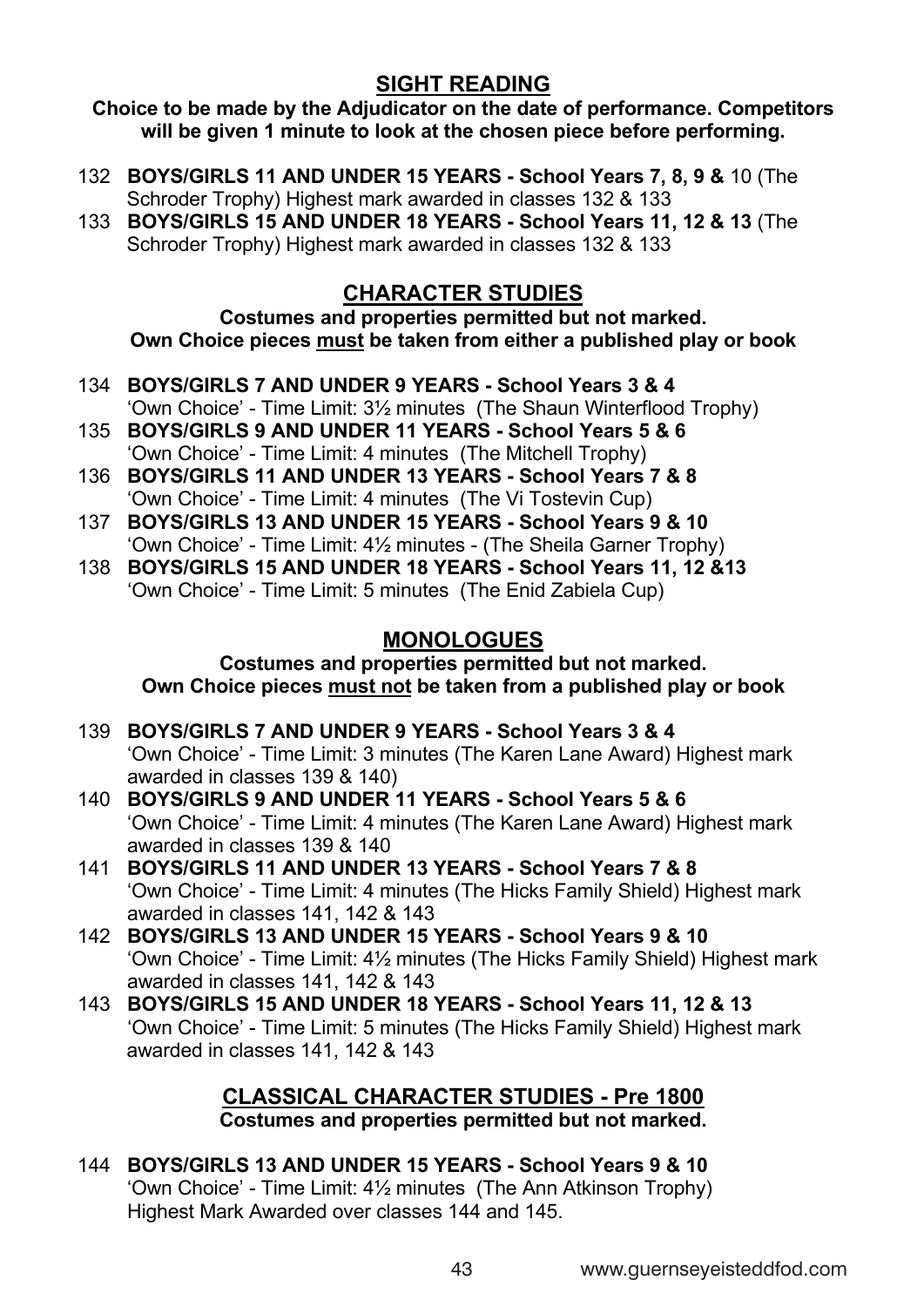145 **BOYS/GIRLS 15 AND UNDER 18 YEARS - School Years 11, 12 & 13** 'Own Choice' - Time Limit: 5 minutes (The Ann Atkinson Trophy) Highest Mark Awarded over classes 144 and 145.

#### **MUSICAL CHARACTER STUDIES Costumes and properties permitted but not marked.**

- 146 **BOYS/GIRLS 7 AND UNDER 9 YEARS - School Years 3 & 4** 'Own Choice' - Time Limit: 4 minutes (The Elizabeth Langlois Cup)
- 147 **BOYS/GIRLS 9 AND UNDER 11 YEARS - School Years 5 & 6** 'Own Choice' - Time Limit: 5 minutes (The Betty Robilliard Cup)
- 148 **BOYS/GIRLS 11 AND UNDER 13 YEARS - School Years 7 & 8** 'Own Choice' - Time Limit: 5 minutes (The G.A.T.E. Trophy)
- 149 **BOYS/GIRLS 13 AND UNDER 15 YEARS - School Years 9 & 10** 'Own Choice' - Time Limit: 5 minutes (The Betty Robilliard Cup)
- 150 **BOYS/GIRLS 15 AND UNDER 18 YEARS - School Years 11, 12 & 13** 'Own Choice' - Time Limit: 6 minutes (The Gillian Jackson Trophy)

### **DUOLOGUES**

#### **Costume and properties permitted but not marked. A competitor may appear in only 1 entry over classes 151-155**

- 151 **BOYS/GIRLS UNDER 9 YEARS - School Years 4 & Below** 'Own Choice' - Time Limit: 4 minutes (The Curtis Cups)
- 152 **BOYS/GIRLS UNDER 11 YEARS - School Years 6 & Below** 'Own Choice' - Time Limit: 5 minutes (The Judith Laine Trophy)
- 153 **BOYS/GIRLS UNDER 13 YEARS - School Years 8 & Below** 'Own Choice' - Time Limit: 5 minutes (The S.W.A.T.S. Trophy)
- 154 **BOYS/GIRLS UNDER 15 YEARS - School Years 10 & Below** 'Own Choice' - Time Limit: 6 minutes (The S.W.A.T.S. Award)
- 155 **BOYS/GIRLS UNDER 18 YEARS - School Years 13 & Below** 'Own Choice' - Time Limit: 6 minutes (The Webster Trophy)

### **IMPROVISED DUOLOGUES**

**Choice to be made by the adjudicator on the date of performance. Each entry will be given 5 minutes to decide on the chosen theme and discuss before being asked to perform.**

156 **BOYS/GIRLS UNDER 18 YEARS - School Years 13 & Below** (The Alves & Wegerer Trophy**)**

## **MUSICAL DUOS**

**Costumes and properties permitted but not marked. A competitor may appear in only 1 entry over classes 157-159**

- 157 **BOYS/GIRLS UNDER 9 YEARS - School Years 4 & Below** 'Own Choice' - Time Limit: 5 minutes (The Mr & Mrs W M Keyho Trophy)
- 158 **BOYS/GIRLS UNDER 13 YEARS - School Years 8 & Below** 'Own Choice' - Time Limit: 6 minutes (The Avril Earl Musical Theatre Cup)
- 159 **BOYS/GIRLS UNDER 18 YEARS - School Years 13 & Below** 'Own Choice' - Time Limit: 7 minutes (The Avril Earl Musical Theatre Trophy)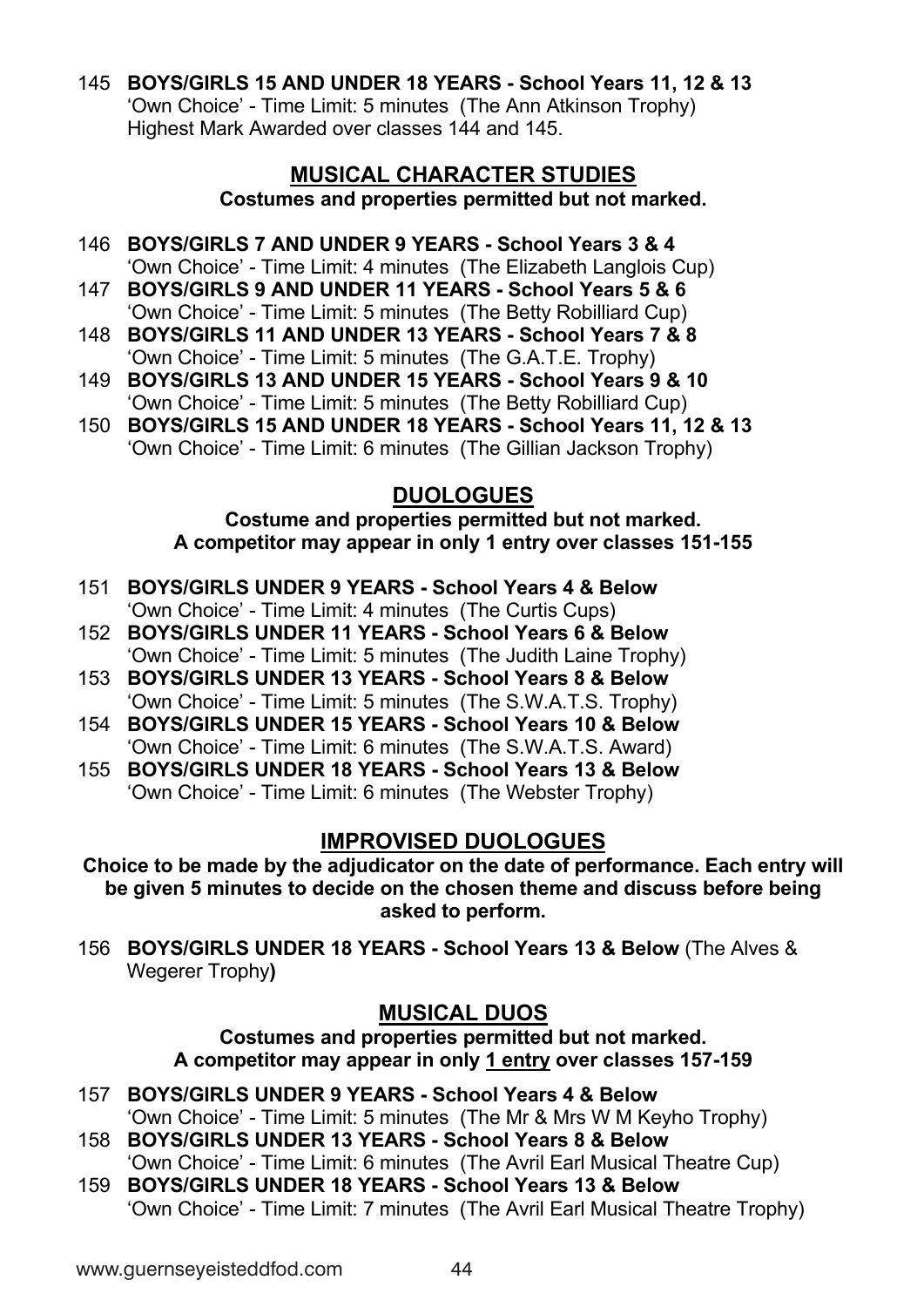### **MUSICAL TRIOS AND QUARTETS**

**Costumes and properties permitted but not marked. A competitor may appear in only 1 entry over classes 160-162.**

- 160 **BOYS/GIRLS UNDER 9 YEARS - School Years 4 & Below**
- 'Own Choice' Time Limit: 5 minutes (The Coppolo & Coyde Trophy) 161 **BOYS/GIRLS UNDER 13 YEARS - School Years 8 & Below**
- 'Own Choice' Time Limit: 6 minutes (The Comer Trophy)
- 162 **BOYS/GIRLS UNDER 18 YEARS - School Years 13 & Below** 'Own Choice' - Time Limit: 7 minutes (The Healthspan Shield)

### **CLASSICAL DUOLOGUES (Pre 1800)**

**Costume and properties permitted.**

**A competitor may appear in only 1 entry over classes 163-164**

- 163 **BOYS/GIRLS 11 AND UNDER 15 YEARS - School Years 7, 8, 9 & 10** 'Own Choice' - Time Limit: 4 minutes (The Joyce Cook Memorial Trophy) Highest mark awarded in classes 163 & 164
- 164 **BOYS/GIRLS 13 AND UNDER 18 YEARS - School Years 9, 10, 11, 12 & 13**  'Own Choice' - Time Limit: 5 minutes (The Joyce Cook Memorial Trophy) Highest mark awarded in classes 163 & 164

### **GROUP SPEAKING**

**Costumes and properties permitted. Minimum 8 competitors. Maximum 25 competitors.**

- 165 **BOYS/GIRLS UNDER 5 YEARS - School Years Reception & Below** 'Own Choice' - Time Limit: 2½ minutes (The Foss Trophy)
- 166 **BOYS/GIRLS UNDER 7 YEARS - School Years 2 & Below** 'Own Choice' - Time Limit: 3 minutes (The Vi Tostevin Cup)
- 167 **BOYS/GIRLS UNDER 9 YEARS - School Years 4 & Below** 'Own Choice' - Time Limit: 3½ minutes (The Curtis Cup)
- 168 **BOYS/GIRLS UNDER 11 YEARS - School Years 6 & Below** 'Own Choice' - Time Limit: 4 minutes (The Teachers' Associations' Trophy)
- 169 **BOYS/GIRLS UNDER 15 YEARS - School Years 10 & Below** 'Own Choice' - Time Limit: 5 minutes (The Invicta Trophy)
- 170 **BOYS/GIRLS UNDER 18 YEARS - School Years 13 & Below** 'Own Choice' - Time Limit: 6 minutes

### **DEVISED NON-MUSICAL GROUP WORK**

**Minimum 8 participants. Maximum 25 participants. If a piece does not contain the minimum amount of characters as listed the entry will be disqualified. 50% of mark for Overall Performance. 50% of mark for Originality. Costumes and properties are permitted but not marked. Opening, Closing and Scene Change Music Only. Music cannot be used continually throughout the piece. A Synopsis of the intended piece must be handed in with the entry form together with a list of performers taking part. The script must be a piece, not taken from a published play, which has been totally devised by the teacher and competitors. If any performance is found to be in breach of these rules** *ie* **using any part of a script from the internet, the piece**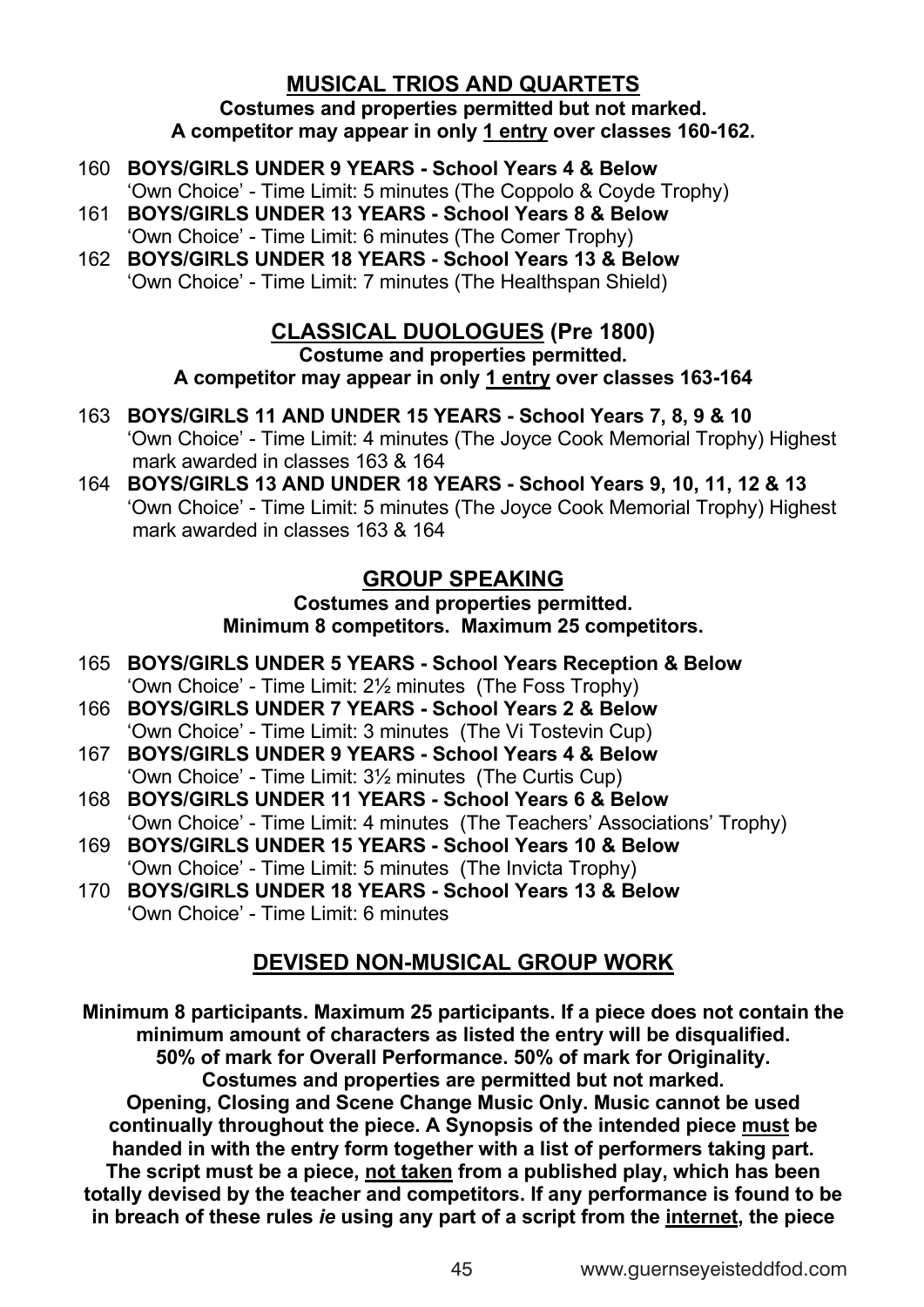#### **will be disqualified! Singing must be arranged to piano or instrumental backing track. A competitor may appear in only 1 entry over classes 171-173.**

- 171 **BOYS/GIRLS UNDER 9 YEARS - School Years 4 & Below** 'Own Choice" - Time Limit: 15 minutes (The Banyard Trophy)
- 172 **BOYS/GIRLS UNDER 13 YEARS - School Years 8 & Below**
- 'Own Choice' Time Limit: 15 minutes (The Toynton Family Trophy)
- 173 **BOYS/GIRLS UNDER 18 YEARS - School Years 13 & Below '**Own Choice' - Time Limit: 20 minutes (The Wegerer Family Trophy)

### **DEVISED MUSICAL GROUP WORK**

**Minimum 8 participants. Maximum 25 participants. If a piece does not contain the minimum amount of characters as listed the entry will be disqualified. 50% of mark for Overall Performance. 50% of mark for Originality. Costumes and properties are permitted but not marked.**

**Speech, Drama, Music and Movement may be used in any combination. A Synopsis of the intended piece must be handed in with the entry form together with a list of performers taking part. The devised work must not be taken from a published play or book, and which has been totally devised by the teacher and competitors. If any performance is found to be in breach of these rules** *ie* **using any part of a script from the internet, the piece will be disqualified! Singing must be arranged to piano or instrumental backing track. A competitor may appear in only 1 entry over classes 174-176.**

- 174 **BOYS/GIRLS UNDER 9 YEARS - School Years 4 & Below** 'Own Choice" - Time Limit: 15 minutes (The Banyard Trophy)
- 175 **BOYS/GIRLS UNDER 13 YEARS - School Years 8 & Below** 'Own Choice' - Time Limit: 15 minutes (The George Foote Trophy)
- 176 **BOYS/GIRLS UNDER 18 YEARS - School Years 13 & Below '**Own Choice' - Time Limit: 20 minutes (The Bob Thompson Trophy)

### **SCRIPTED MUSICAL GROUP WORK**

**Minimum 8 participants. Maximum 25 participants. To be judged as a theatrical performance.**

**Speech, Drama, Music and Movement may be used in any combination. A Synopsis of the intended piece must be handed in with the entry form together with a list of performers taking part. The script should be taken from a published play or musical. Singing must be arranged to piano or instrumental backing track. A competitor may appear in only 1 entry over classes 177-179.**

- 177 **BOYS/GIRLS UNDER 11 YEARS - School Years 6 & Below**
- 'Own Choice' Time Limit: 15 minutes (The Paris-Smith Trophy) 178 **BOYS/GIRLS UNDER 13 YEARS - School Years 8 & Below**
	- 'Own Choice' Time Limit 15 minutes (The Armstrong Continuity Award)

179 **BOYS/GIRLS UNDER 18 YEARS - School Years 13 & Below** 'Own Choice' - Time Limit 20 minutes (The Oliver Family Shield)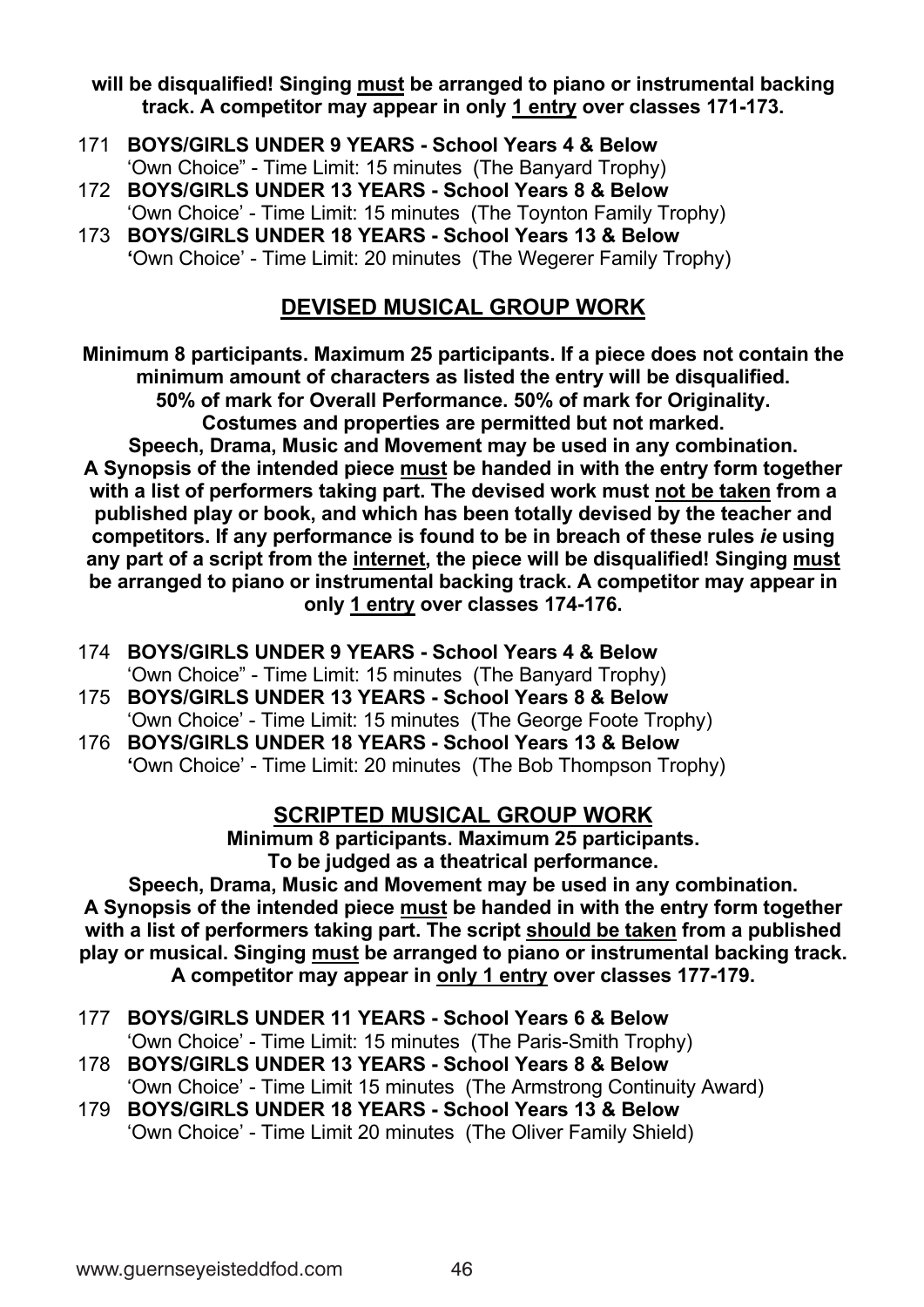### **A SCENE**

**To be taken from any published play.**

**8 or more individual speaking characters. If a piece does not contain the minimum amount of characters as listed the entry will be disqualified. Costumes and properties permitted but not marked. A competitor may appear in only 1 entry over classes 180-182.**

- 180 **BOYS/GIRLS UNDER 11 YEARS - School Years 6 & Below** 'Own Choice' - Time Limit: 15 minutes (The Guernsey Press Trophy)
- 181 **BOYS/GIRLS UNDER 13 YEARS - School Years 8 & Below** 'Own Choice' - Time Limit: 15 minutes (The Guernsey Press Trophy)
- 182 **BOYS/GIRLS UNDER 18 YEARS - School Years 13 & Below** 'Own Choice' - Time Limit: 20 minutes (The David Wilson Trophy)

### **SENIOR SECTION**

183 **18 AND UNDER 21 YEARS - SET POEM** "HAUNTED" by Louis Untermeyer

### 184 **18 YEARS AND OVER - POEM** 'Own Choice' - Time Limit: 4 minutes (The Joyce Cook Trophy) Restricted to competitors who have not won either The Star or Stonelake Trophies

- 185 **18 YEARS AND OVER - SET POETRY AND PROSE** (The Minerva Trophy) Restricted to competitors who have not won either The Star or Stonelake Trophies Poem: "WATER PICTURE" by May Swenson Prose: "THE LIFE & TIMES OF THE THUNDERBOLT KID" by Bill Bryson
- 186 **21 YEARS AND OVER - POEM** 'Own Choice' - Time Limit: 5 minutes (The Stonelake Trophy)
- 187 **21 YEARS AND OVER - SET POETRY AND PROSE** (The Star Trophy) Poem: "LES SYLPHIDES" by Louis MacNeice Prose: "QUEEN VICTORIA" by Lytton Strachey

(taken from his book Eminent Victorians)

- 188 **18 YEARS AND OVER - HUMOROUS POEM Costume and properties permitted but not marked.** 'Own Choice' - Time Limit: 4 minutes (The Len Winterflood Cup) 189 **18 YEARS AND OVER - SONNET** 'Own Choice' (The Clive Gillingham Memorial Trophy)
- 190 **POETRY DUO - OPEN** 'Own Choice' - Time Limit: 5 minutes
- 191 **18 YEARS AND OVER - ORIGINAL VERSE** Reading of own poem - Time Limit: 4 minutes (The Joan Willard Trophy) 50% of marks for composition. 50% of marks for reading.
- 192 **18 YEARS AND OVER - PREPARED POETRY READING (Introduction should be no longer than 1 minute)** 'Own Choice' - Time Limit: 4 minutes (The Kathleen Canivet Bush Trophy)
- 193 **18 YEARS AND OVER - PREPARED PROSE READING (Introduction should be no longer than 1 minute)** 'Own Choice' - Time Limit: 4 minutes (The Kathleen Canivet Bush Trophy)
- 194 **18 YEARS AND OVER - BIBLE READING** ST JOHN, CHAPTER 10, verses 7-18 (Authorised Version only). (The Arnold Le Gallez Memorial Trophy)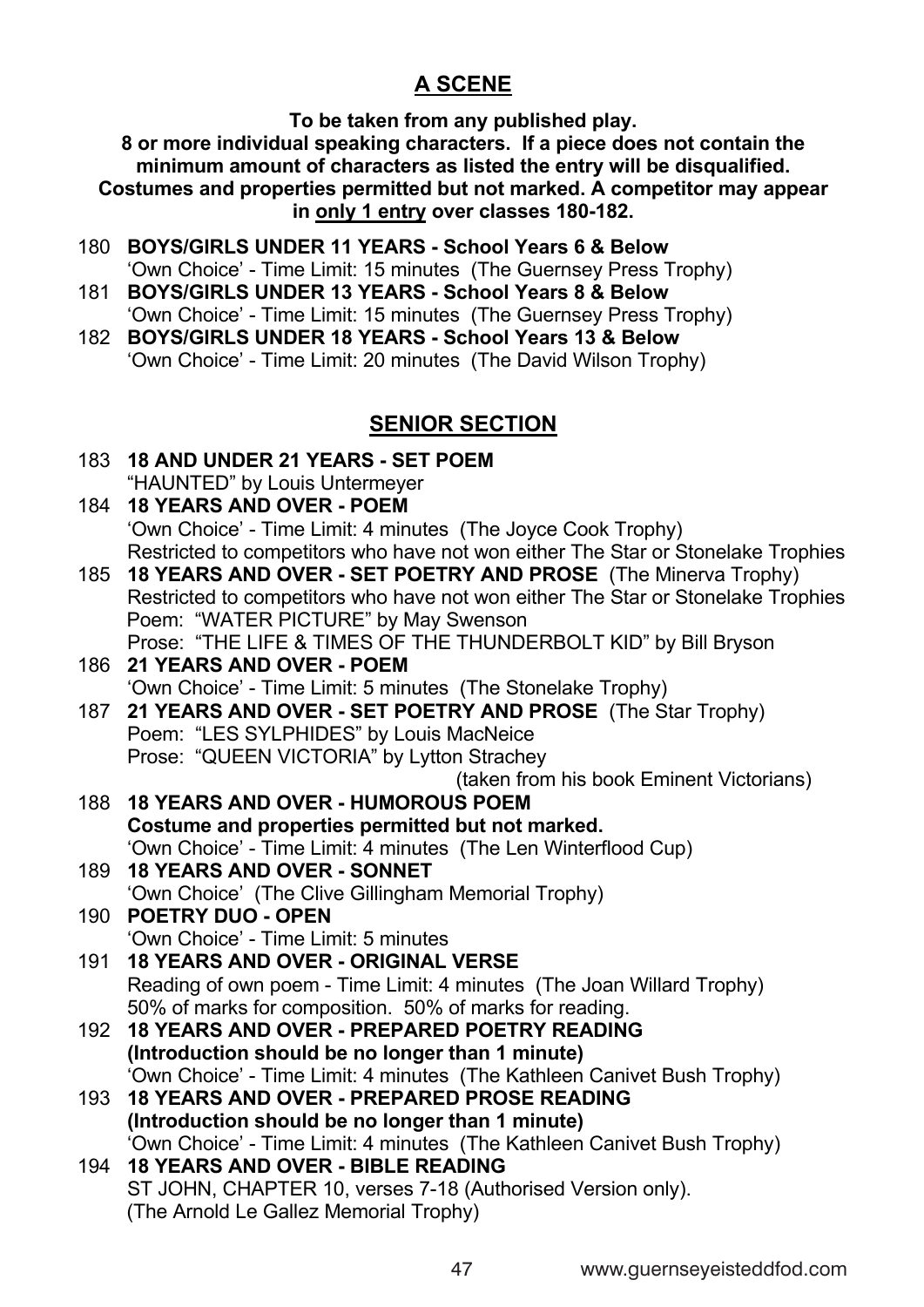- 195 **18 YEARS AND OVER - SIGHT READING (The Clayton Trophy)** Choice to be made by the Adjudicator on the date of performance.
- 196 **18 YEARS AND OVER - DRAMATIC CHARACTER STUDY Costume and properties permitted but not marked.** 'Own Choice' - Time Limit: 7 minutes (The Mackay Cup).
- 197 **18 YEARS AND OVER - HUMOROUS CHARACTER STUDY Costume and properties permitted but not marked**  'Own Choice' - Time Limit: 7 minutes (The Willow Trophy).
- 198 **18 YEARS AND OVER - MUSICAL CHARACTER STUDY Costume and properties permitted but not marked.** 'Own Choice' - Time Limit: 7 minutes (The Cecil Cook Memorial Trophy)
- 199 **18 YEARS AND OVER - CLASSICAL CHARACTER STUDY (Pre 1800) Costume and properties permitted but not marked.** 'Own Choice' - Time Limit: 5 minutes (The Mary Toms Trophy)
- 200 **DRAMATIC DUOLOGUE - OPEN Costume and properties permitted but not marked.** 'Own Choice' - Time Limit: 7 minutes (The Freddie Nash Memorial Trophy)
- 201 **HUMOROUS DUOLOGUE - OPEN Costume and properties permitted but not marked.** 'Own Choice' - Time Limit: 7 minutes (The Reuben Dorey Memorial Trophy) 202 **CLASSICAL DUOLOGUE (Pre 1800) - OPEN Costume and properties permitted but not marked.** 'Own Choice' - Time Limit: 7 minutes
- 203 **IMPROVISED DUOLOGUES - 18 YEARS AND OVER** (The Laurent Trophy) **Choice to be made by the adjudicator on the date of performance. Each entry will be given 5 minutes to decide on the chosen theme and discuss before being asked to perform.**
- 204 **MUSICAL DUO - OPEN** 'Own Choice' - Time Limit: 7 minutes (The Mrs N Le Cheminant's Cup)
- 205 **MUSICAL TRIO & QUARTETS - OPEN** 'Own Choice' - Time Limit: 7 minutes
- 206 **18 YEARS AND OVER - INTERPRETATION** "MOUNTAIN LION" by D H Lawrence (The John Allen-Falla Memorial Trophy) Competitors to read the poem, then read an explanation as they understand it. Must be competitor's own work. Time Limit for explanation: 5 minutes.
- 207 **18 YEARS AND OVER - A REMINISCENCE** 'Own Choice' - Time Limit: 5 minutes (The Freda Wolley Cup)
- 208 **SOLO PREPARED MIME - OPEN** "Own Choice" – Time Limit: 4 minutes - **Instrumental music permitted** 209 **GROUP PREPARED MIME – OPEN**
- **"Own Choice" – Time Limit: 5 minutes - Instrumental music permitted** 210 **SENIOR RECITAL 18 YEARS AND OVER**

```
'Own Choice' - Time Limit: 15 minutes (The Sarnian Cup)
```
**Each competitor is to give a 15-minute recital of 3 Own Choice pieces, showing 3 different aspects of speech and drama. At least 2 choices must be performed from memory.**

**Possible choices include: Verse speaking from memory, Prepared prose or Poetry reading, Shakespeare from memory, Solo drama from memory (Character Study or Monologue), Musical Character Study or Sonnet from memory.**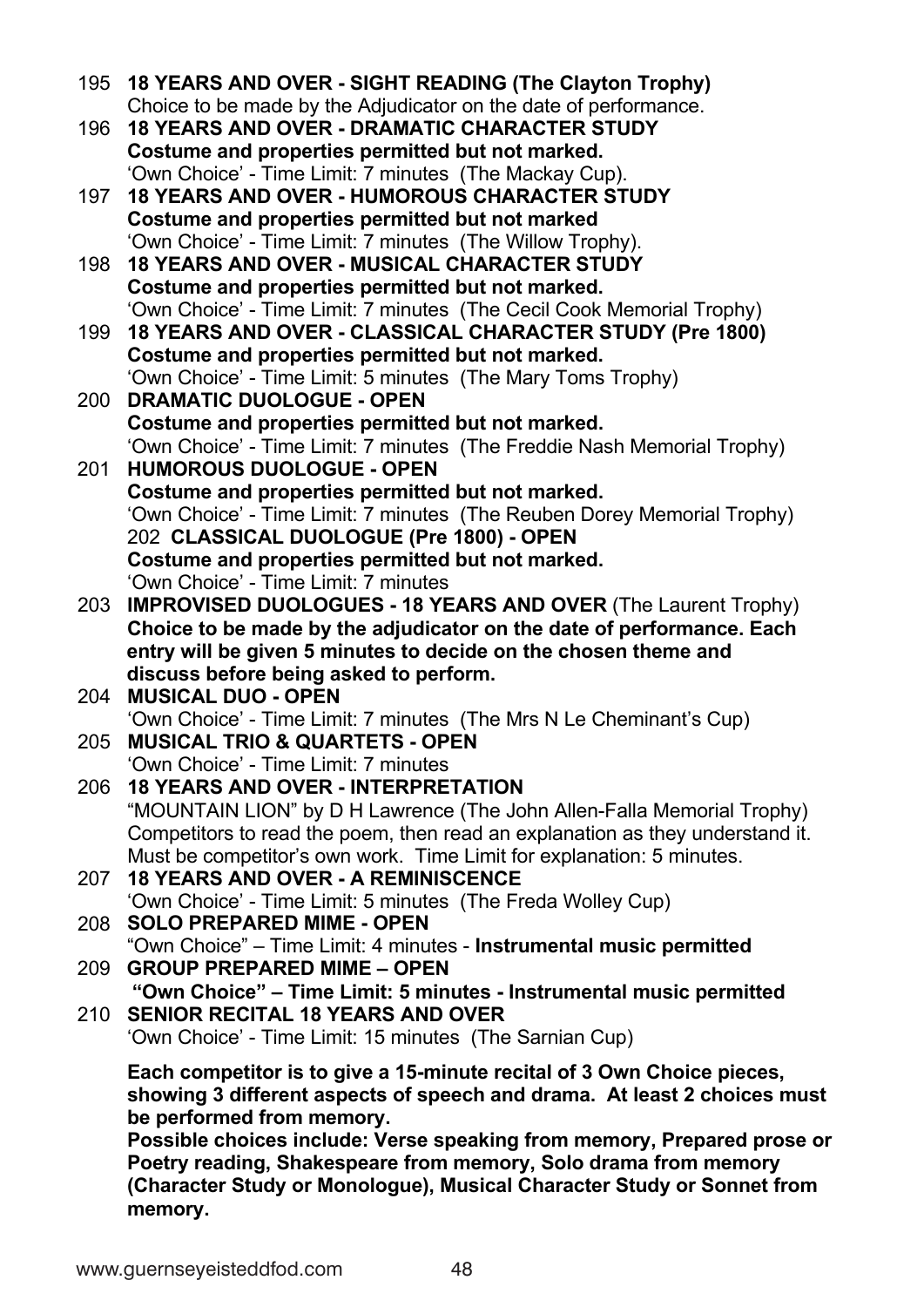### 211 **GROUP SPEAKING - OPEN**

### **Costume and propertied allowed but not marked.**

'Own Choice' - Time Limit: 5 minutes

### 212 **DEVISED NON-MUSICAL GROUP WORK - OPEN**

'Own Choice' - Time Limit: 20 minutes (The Belval Trophy)

 **Minimum 8 participants. Maximum 25 participants. If a piece does not contain the minimum amount of characters as listed the entry will be disqualified.**

 **50% of mark for Overall Performance. 50% of mark for Originality. Costumes and properties are permitted but not marked.**

 **Opening, Closing and Scene Change Music Only. Music cannot be used continually throughout the piece. A Synopsis of the intended piece must be handed in with the entry form together with a list of performers taking part. The script must be a piece, not taken from a published play, which has been totally devised by the teacher and competitors. If any performance is found to be in breach of these rules,** *ie* **using any part of a script from the internet, the piece will be disqualified! Singing must be arranged to piano or instrumental backing track.**

 **A competitor may appear in only 1 entry over classes 212-213.**

#### 213 **DEVISED MUSICAL GROUP WORK - OPEN**

'Own Choice' - Time Limit: 20 minutes (The G.A.D.O.C. Trophy)

 **Minimum 8 participants. Maximum 25 participants. If a piece does not contain the minimum amount of characters as listed the entry will be disqualified.** 

 **50% of mark for Overall Performance. 50% of mark for Originality. Costumes and properties are permitted but not marked.**

 **Speech, Drama, Music and Movement may be used in any combination. A Synopsis of the intended piece must be handed in with the entry form together with a list of performers taking part. The script must be a piece, not taken from a published play, which has been totally devised by the teacher and competitors. If any performance is found to be in breach of these rules,** *ie* **using any part of a script from the internet, the piece will be disqualified! Singing must be arranged to piano or instrumental backing track.**

 **A competitor may appear in only 1 entry over classes 212-213.**

#### 214 **SCRIPTED MUSICAL GROUP WORK – OPEN**

'Own Choice' - Time Limit: 20 minutes (The Munro Trophy)

 **Minimum 8 participants. Maximum 25 participants. If a piece does not contain the minimum amount of characters as listed the entry will be disqualified.** 

 **To be judged as a theatrical performance.**

 **Speech, Drama, Music and Movement may be used in any combination. A Synopsis of the intended piece must be handed in with the entry form together with a list of performers taking part. The script should be taken from a published play or musical. Singing must be arranged to piano or instrumental backing track.**